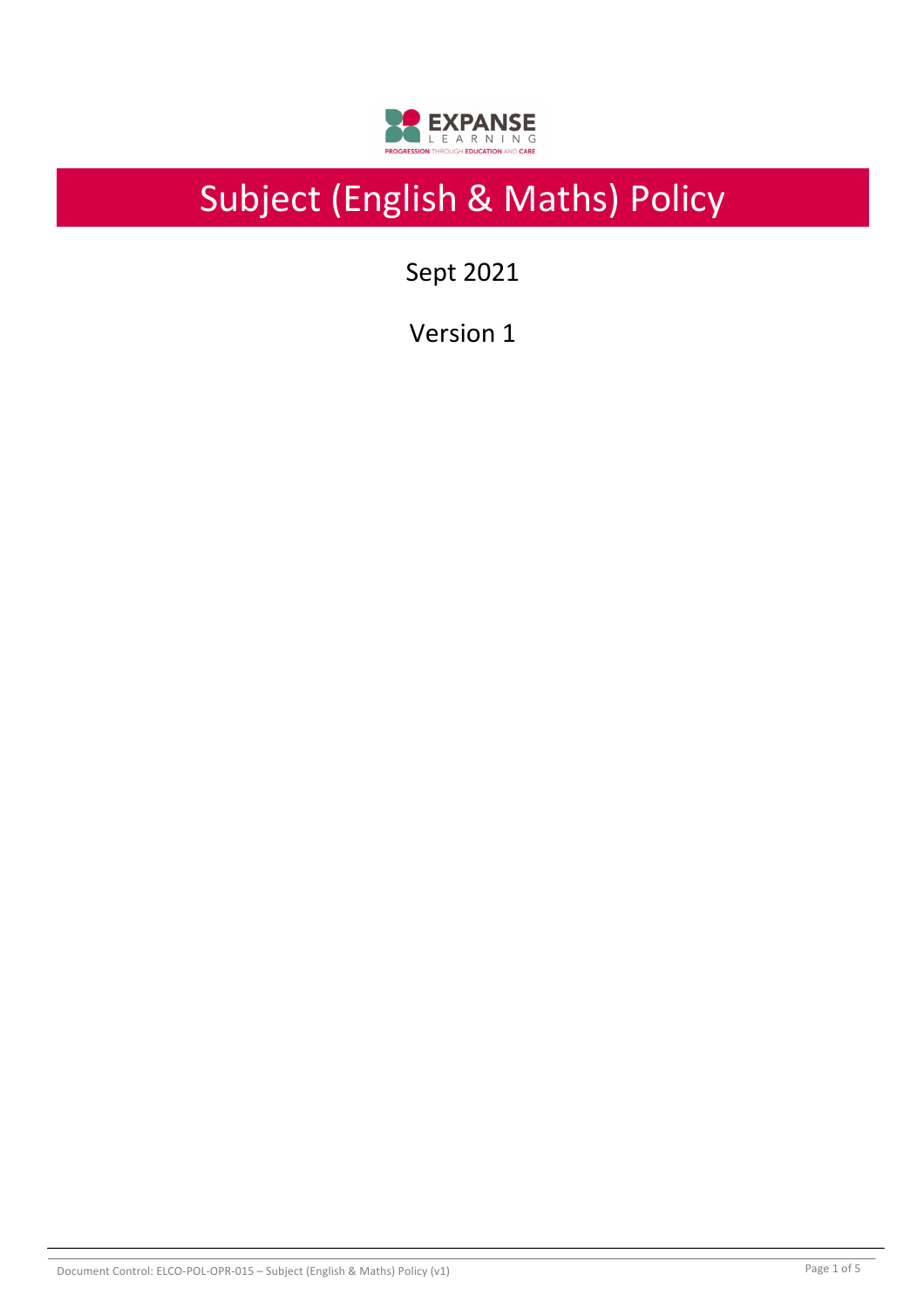# **1. Scope**

This policy applies to all staff at Expanse Learning College (Hereafter referred to as the College).

# **2. Context**

Functional English and maths are essential for young people to prepare for and function in adulthood including the community, education, leisure activities and employment. This policy is intended to assure the quality of teaching and learning by developing personalised functional English and maths delivery to develop their knowledge and practical application of skills within educational, vocational, social and employer settings. It also sets out management objectives for the delivery of English and maths.

# **3. English**

The college will develop student commitment to lifelong learning in that English equips students with a unique set of tools to understand and use throughout their lives. Our vision for English is to:

- $\circ$  deliver high-quality education in the subject which will help students to speak and write fluently so that they can communicate their ideas and emotions to others.
- $\circ$  give students a broad curriculum which develops them culturally and emotionally.
- o deliver English learning in which reading plays a key role in students' intellectual and social development.
- $\circ$  develop language skills to enable students to participate fully as active members of society.
- o promote high standards of language and literacy
- $\circ$  provide necessary understanding, knowledge and skills for students to progress within life and work, preparing students for their transition into adulthood and greater independence.

### **4. Maths**

Our vision for functional maths is to prepare students to understand and utilise logical reasoning, problem solving skills and the ability to think in abstract ways. It is essential to everyday life, critical to science and technology. High-quality functional mathematics education therefore provides a foundation for understanding the world, the ability to reason mathematically, and an appreciation of the subject.

### **5. English and maths Levels**

Students specific English and maths needs are identified through a range of assessments, including Education and Health Care Plans, pre-enrolment information, meetings with professionals, baseline, initial and diagnostic assessments. Students will follow an individual learning pathway including embedded functional skills. For some students taking exams may not be appropriate, some students will practise skills to ensure that they do not lose the skills they have learnt. Students may need additional access arrangements which will be organised as per the procedures set by the Awarding Body. We recognise that the development of maths and English is a priority for all students, these will be embedded in all lessons wherever possible.

- o **Pre-entry Level**: Any students who are assessed to be working at a pre-entry level will be set personalised communication and calculation targets. We use Milestone assessments to determine what skills need to be taught.
- o **Entry Level** English and maths Assessments will be available on demand, internally marked and verified and then externally verified by Pearson. (Students can undertake assessments in three individual elements Speaking & Listening, Reading and Writing at each level, these can be certificated individually or all must be passed for a candidate to achieve full English certificate. Maths will have a single assessment at each level).
- o **Level 1 and Level 2** English and maths Assessments are completed by either formal paper based or on-line assessment. These will be ordered from Pearson in advance.

### **6. Resources**

Resources for the delivery of functional English and maths learning are stored both in the classrooms and centrally so it can be linked within other lessons. We have a range of materials including pre-entry resources and equipment to support delivery. Teaching and learning materials are consistently updated throughout the year as new and relevant items become available.

### **7. ICT**

The college teaching teams embrace the use of ICT by using individualised programmes such as BKSB as part of sessions. Interactive whiteboard, tablets, laptops, mobile phones and assistive technology are used during sessions and students can access additional online learning from home.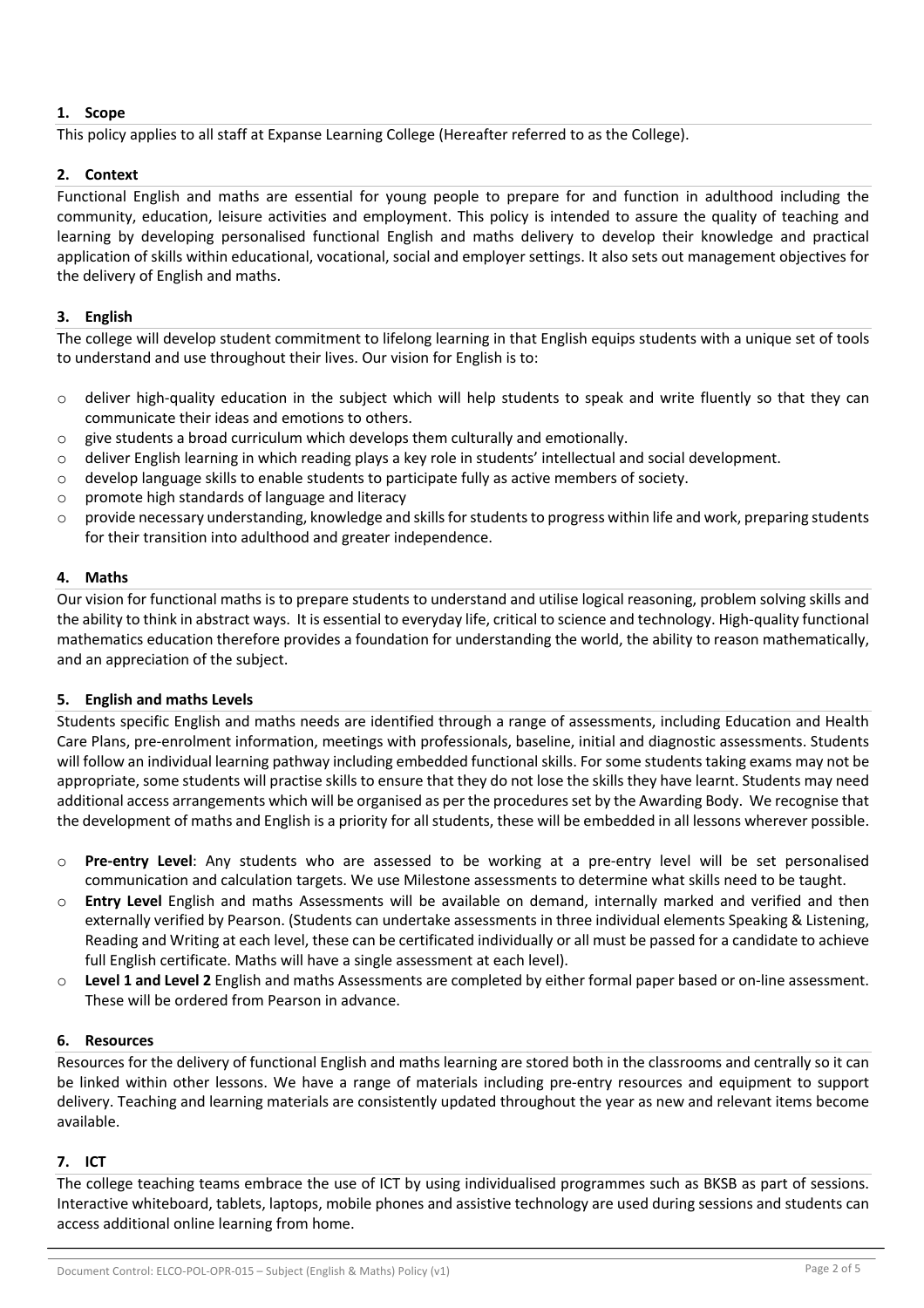# **8. Reporting**

Students and families receive termly written feedback which includes a summary of their effort and progress in English and maths throughout the year.

### **9. Marking**

All work is marked, and feedback is provided in line with the Expanse Marking policy. We always encourage our students to read these comments and where possible add their own input. (Please refer to '*ELCO-POL-OPR-009 - Marking and Assessment Policy and Procedure*')

#### **10. Student entitlement**

Expanse will provide English and maths opportunities for students including opportunities to communicate and calculate to a level above their entrance level at initial assessment with the opportunity to develop up to Level 2 where appropriate:

- o Student will be offered an effective and robust initial assessment
- o Student will have their needs identified on an Individual Learning Plan
- $\circ$  English and maths will be delivered in context of student pathway and individual needs

### **11. Expanse College commitment**

We are committed to providing opportunities for students to develop functional English and maths beyond their level at entry to the college. Heads have overall responsibility for the curriculum, quality assurance, administration and management of operational delivery of English and maths:

- o To define support systems (managerial, resources, students support, staff development)
- $\circ$  To define procedures for initial assessment, ongoing monitoring and reporting of progress
- o To complete effective internal verification and standardisation
- o To ensure clear communication and to define procedures for sharing good practice
- o To meet the standards set by JCQ in terms of examination process
- $\circ$  To ensure non accredited students benefit from relevant communication and calculation targets

### **12. Heads**

- o Oversee implementation and effective delivery of English and maths programmes
- o Ensure effective use of Initial Assessment results to inform learning pathway and support required
- $\circ$  Effective administration registration, assessment, access arrangements, examinations, certification
- o Oversee quality assurance
- o Monitor progress and achievement rates and effectiveness of English and maths
- o Actively promote an inclusive and thriving learning environment for students
- $\circ$  Ensure English and maths is positively promoted and embedded within programme pathways
- $\circ$  Ensure teaching teams maximise cross curricular opportunities to teach English and maths

### **13. Teachers and Teaching Assistants**

- $\circ$  Provide high quality innovative teaching and learning that inspires and challenge all students to extend knowledge and skills
- $\circ$  Have high expectations and targets for achievement at programme level to motivate students
- o Manage student progress
- $\circ$  Provide regular supportive feedback so students understand how to improve following an assessment of their learning
- o Plan schemes of work and assessment in line with functional English and maths standards
- o Develop teaching, learning and assessment practice through reflection and evaluation of sessions
- $\circ$  Effective administration registration, assessment, access arrangements, examinations, certification

### **14. Quality Assurance**

Quality Assurance of functional English and maths will be completed via Programme Review, Standardisation and Observation of Teaching and Learning; consistency/standardisation will be addressed through the following:

- o Discussion and co-ordination within teaching teams
- o Through the work of external bodies
- o OTLA and Walkthrough activities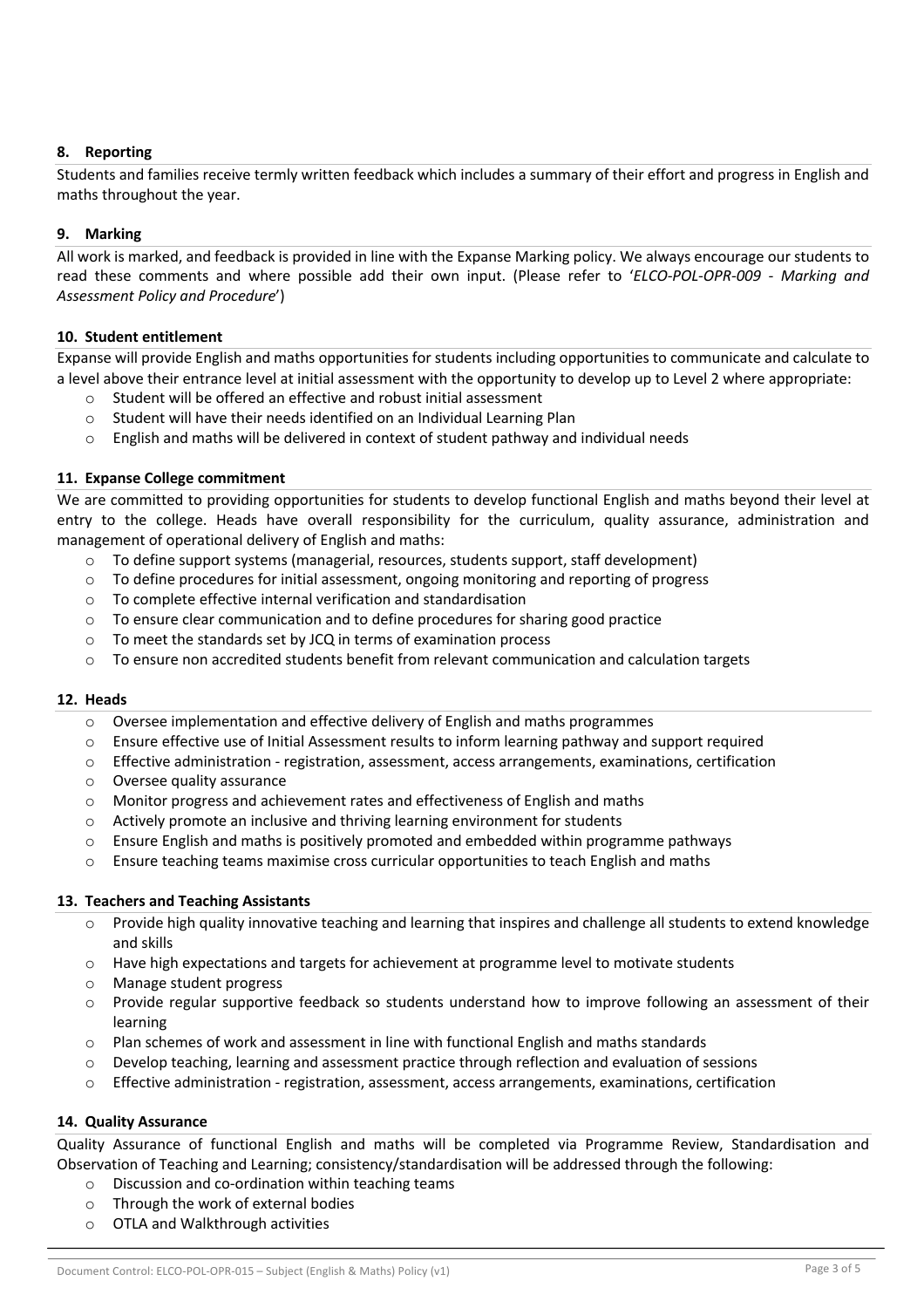- o Quality Assurance checks
- o Feedback via IQA reports and EQA reports

#### **15. Continuing Professional Development**

Staff will be confident and competent to teach English and maths:

- o Teachers will be fully qualified and conversant with the English and maths standards
- $\circ$  Teaching Assistants will be qualified to an appropriate level reflecting the English and maths being taught
- o Internal Verifiers will be competent and confident in the skills being assessed
- o OTLA Observers will be fully qualified and conversant with identifying English and maths that is embedded within sessions (Please refer to the '*ELGR-POL-ORG-002 - Observation of Teaching, Learning and Assessment Policy*')

#### **16. Monitoring arrangements**

*4 5*

- o The Head is responsible for monitoring and reviewing this policy.
- o The Board of Directors will check that the college complies with this policy.
- o This document will be reviewed **every 12 months thereafter**.
- o At every review, the policy will be shared with the governing board for review and challenge purposes.

| Impact of non-compliance:                  |            |                 |                                                              |                            |                             |  |
|--------------------------------------------|------------|-----------------|--------------------------------------------------------------|----------------------------|-----------------------------|--|
| Staff:                                     |            |                 | Disciplinary action                                          |                            |                             |  |
| Student:                                   |            |                 | Not Applicable                                               |                            |                             |  |
| Legislation/organisational:                |            |                 | Reputational damage, statutory and non-regulated compliance. |                            |                             |  |
| Compliance lead:                           |            |                 | Headteacher/Director of College                              |                            |                             |  |
| <b>Policy Reference:</b>                   |            |                 | ELCO-POL-OPR-015                                             |                            |                             |  |
| Version:                                   |            |                 | $\mathbf{1}$                                                 |                            |                             |  |
| <b>Agreed policy location:</b>             |            |                 | DatabridgeMIS and Company Webpage                            |                            |                             |  |
| Does the policy require Governor approval? |            |                 | No                                                           |                            |                             |  |
| <b>Approval</b>                            |            |                 |                                                              |                            |                             |  |
| <b>Prepared by</b>                         |            |                 | Approved by                                                  |                            | <b>Counter Signatory</b>    |  |
| Karl Wane                                  |            |                 | <b>Tony Brown</b>                                            |                            | Scott Roberts (Assoc. CIPD) |  |
| 01/09/2021                                 |            |                 | 01/09/2021                                                   | 01/09/2021                 |                             |  |
| Gove                                       |            |                 |                                                              |                            |                             |  |
| Director of College Post 16 Education      |            |                 | CEO                                                          | Head of corporate Services |                             |  |
| <b>Version Control</b>                     |            |                 |                                                              |                            |                             |  |
| Version                                    | Date       | <b>Revision</b> |                                                              | <b>Review Date</b>         |                             |  |
| 1                                          | 01/09/2021 | First Issue     |                                                              |                            | 31/08/2022                  |  |
| $\overline{z}$                             |            |                 |                                                              |                            |                             |  |
| 3                                          |            |                 |                                                              |                            |                             |  |